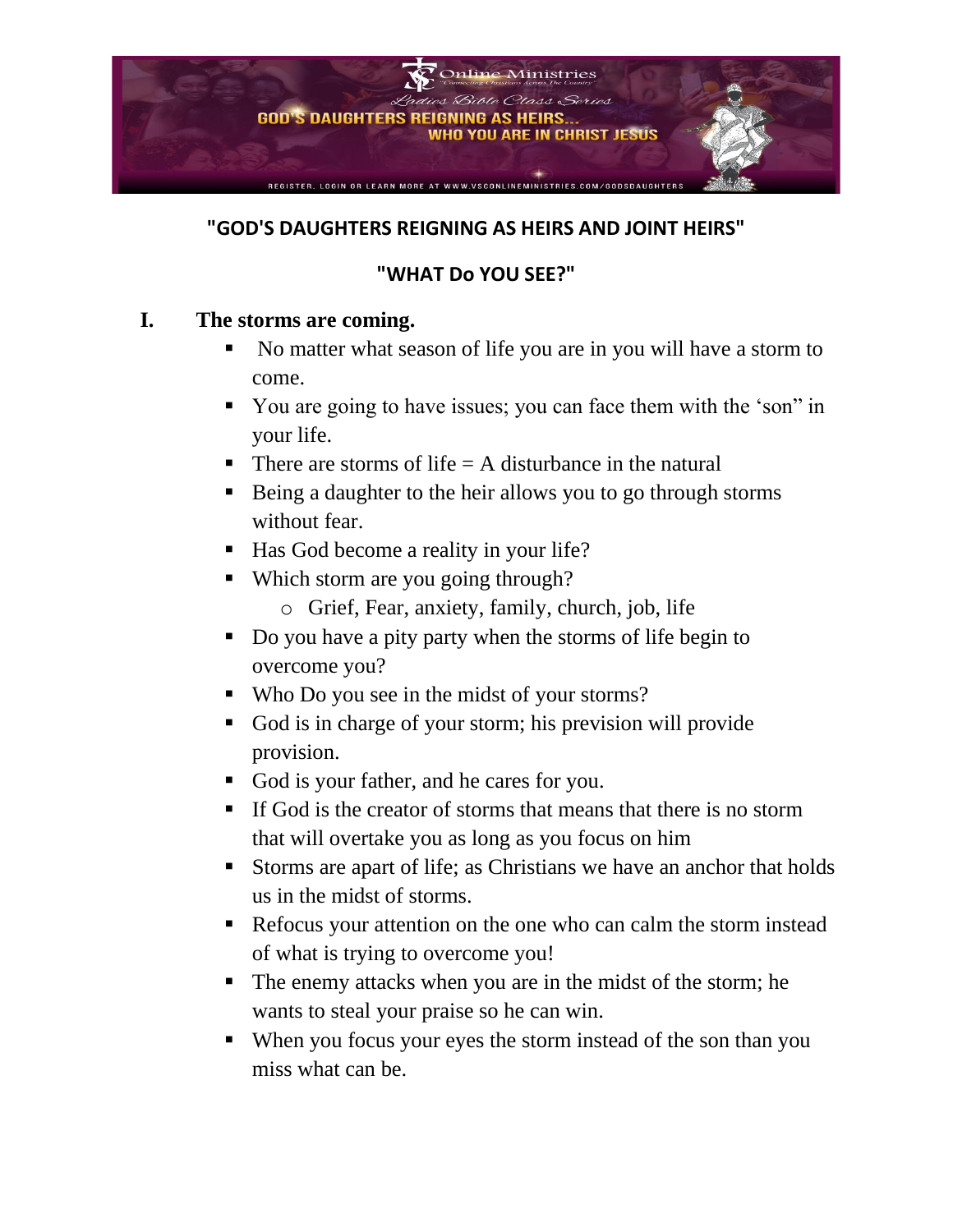

#### **2. The Storm Maker**

- In life it will always seem like storms come when you least expect it; storms always come without warning.
- God is like an almond tree; it may appear dormant in dead but in just the right time it comes into full bloom.
- Sometimes storms will come from those who you least expect.
- There was a storm maker; (a little boy) who was born in a storm and caused a stormed everywhere he went.
- He was the eye of the storm and in the eye of the storm always at the same time.
- This little boy caused a such a strong storm to come he made fishermen become "fishers of men".
- This storm maker healed the sick, caused the blind to see, disrupted the flow of everything that was and became what is!
- This storm maker came and blew the minds of all those who transpired to be against him.
- As the storm kept blowing it grew to hurricane magnitude; he knew there were people who needed them.
- **This storm maker came to show everyone that being connected to** God will cause you to overcome any storm even when it seems your boat is filling with water.
- You can overcome because you have the storm-maker (Jesus) on your side, and he can calm whatever you are going through.
- When you have Jesus, you can have peace in your life; can you whether the storms of life?
- Can you see Jesus while going through your life storms?
- God knows what he is doing in your life!
- Remember your purpose of praising God; he is worthy of all your praises.